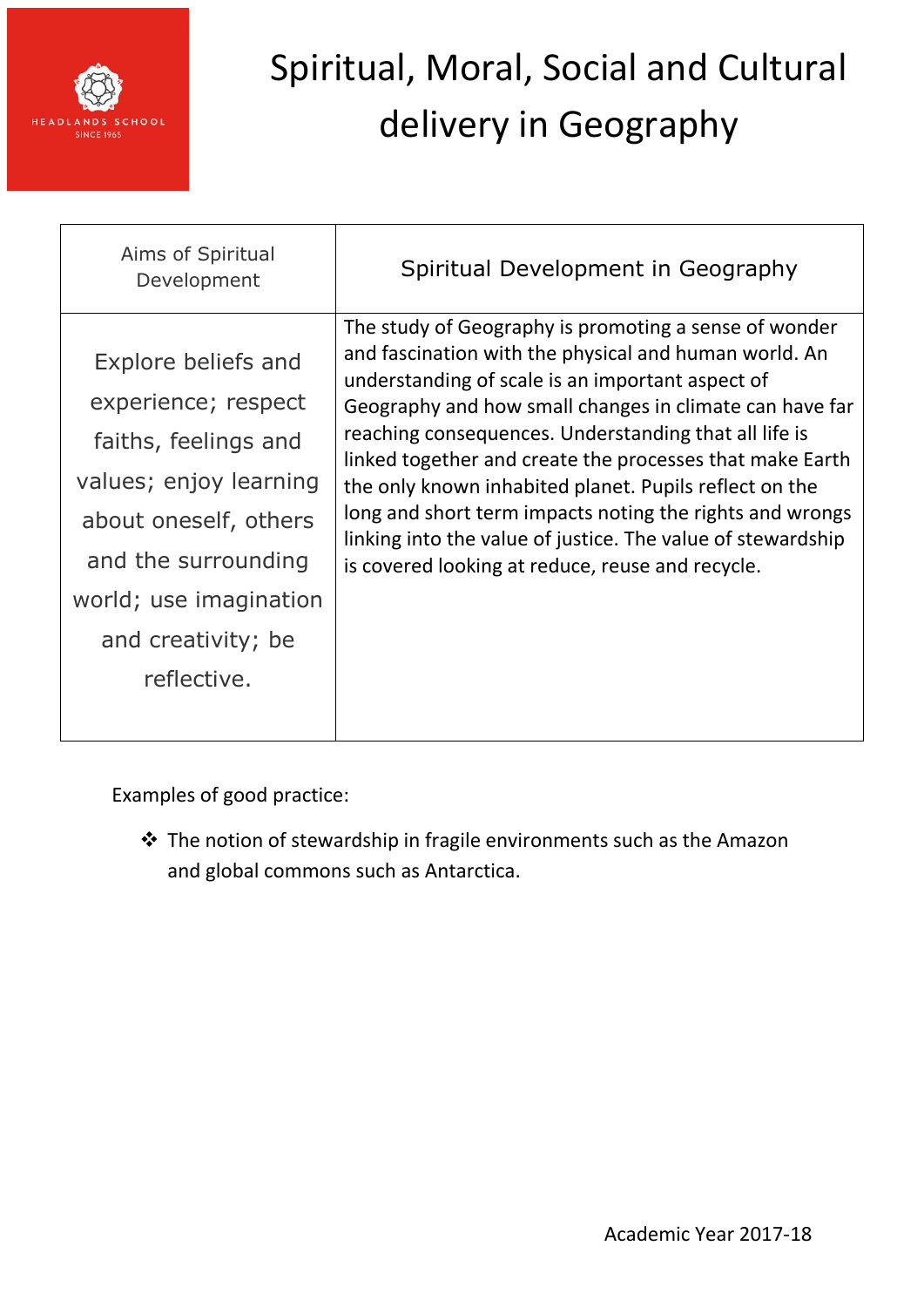

| Aims of Moral<br>Development                                                                                                                       | Moral Development in Geography                                                                                                                                                                                                                                                                                                                                                                                                                                                                                                                                                                                                                       |
|----------------------------------------------------------------------------------------------------------------------------------------------------|------------------------------------------------------------------------------------------------------------------------------------------------------------------------------------------------------------------------------------------------------------------------------------------------------------------------------------------------------------------------------------------------------------------------------------------------------------------------------------------------------------------------------------------------------------------------------------------------------------------------------------------------------|
| Recognise right and<br>wrong; respect the<br>law; understand<br>consequences;<br>investigate moral and<br>ethical issues; offer<br>reasoned views. | Moral issues are a vital part of many of the topics<br>covered in Geography. We look at how the development<br>of cites have put pressure on wildlife and the rural-urban<br>fringe. At GCSE we cover the issues of an ever increasing<br>population and the different approaches taken by<br>countries to tackle the problem. Examples include the<br>one child policy in China, the education of women in India<br>and the aging population in the UK. We explore issues of<br>poverty and the development of shanty towns and the<br>issue of food miles and the moral dilemma of importing<br>food and the consequences of it on global warming. |

Examples of good practice:

- The moral issue of fair trade and food miles putting profit before others and the environment.
- Analysing the impact that the empowerment of women and the spread of literacy among women can have on birth rates in SE Asia
- $\triangleq$  The winners and losers in a globalised economy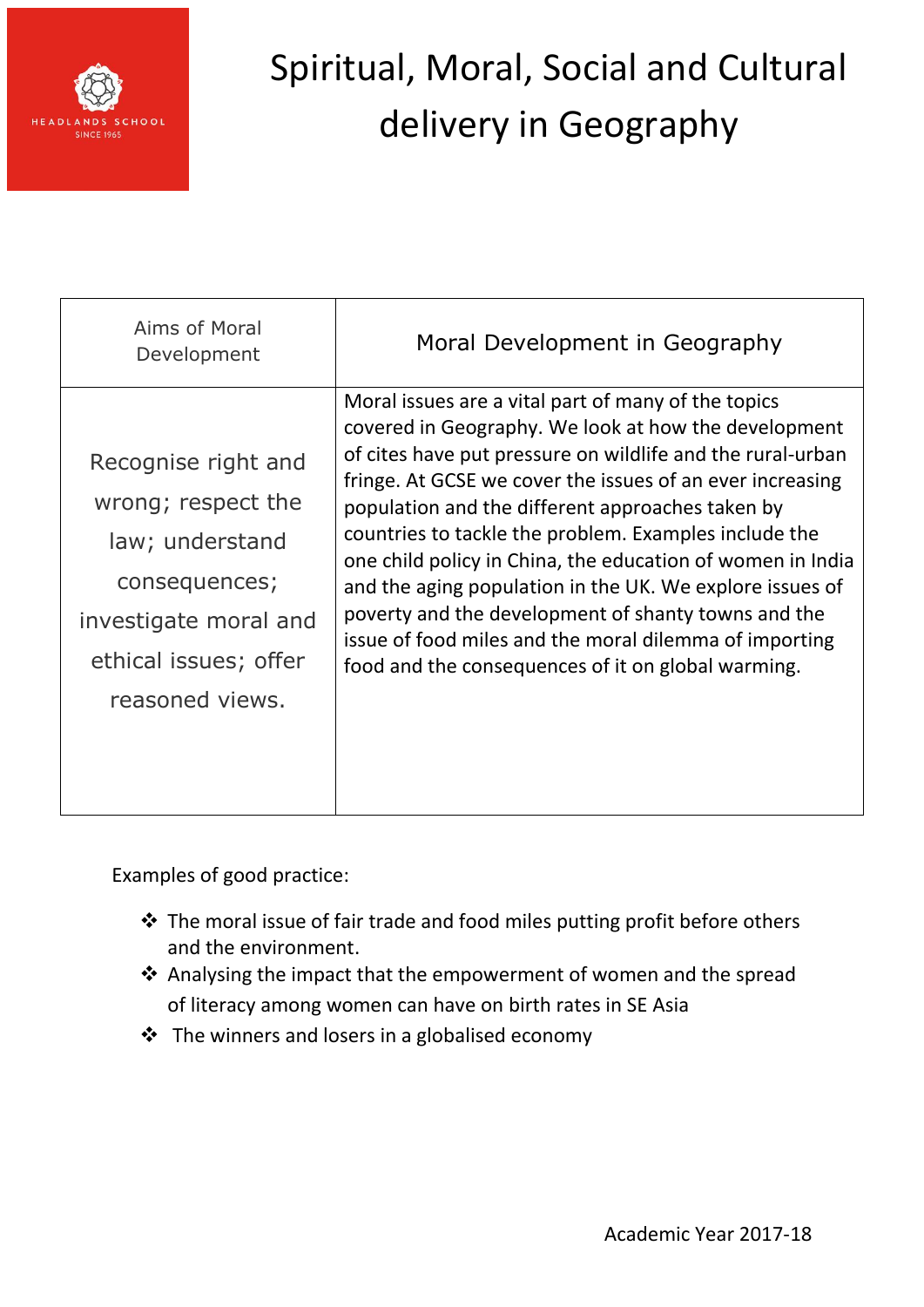

| Aims of Social<br>Development | Social Development in Geography                                                                                                                                                                                                                                                                                                                                                                                                                                                                                                                                                                                 |
|-------------------------------|-----------------------------------------------------------------------------------------------------------------------------------------------------------------------------------------------------------------------------------------------------------------------------------------------------------------------------------------------------------------------------------------------------------------------------------------------------------------------------------------------------------------------------------------------------------------------------------------------------------------|
| Use a range of social         | Social issues are common themes within Geography. At<br>KS3 we study the causes of migration and tackle the issue<br>of immigration in the UK and pupils look at the views of<br>asylum seekers and refuges to develop compassion. Year<br>8 complete a project on global warming with an emphasis<br>on how they can make a difference by making small<br>changes to their lifestyles. At GCSE social impacts are<br>studied in detail from natural disasters to meeting the<br>increasing demand for water. Pupils also develop<br>leadership and teamwork both in the classroom and on<br>field work visits. |
| skills; participate in the    |                                                                                                                                                                                                                                                                                                                                                                                                                                                                                                                                                                                                                 |
| local community;              |                                                                                                                                                                                                                                                                                                                                                                                                                                                                                                                                                                                                                 |
| appreciate diverse            |                                                                                                                                                                                                                                                                                                                                                                                                                                                                                                                                                                                                                 |
| viewpoints; participate,      |                                                                                                                                                                                                                                                                                                                                                                                                                                                                                                                                                                                                                 |
| volunteer and cooperate;      |                                                                                                                                                                                                                                                                                                                                                                                                                                                                                                                                                                                                                 |
| resolve conflict; engage      |                                                                                                                                                                                                                                                                                                                                                                                                                                                                                                                                                                                                                 |
| with the 'British values'     |                                                                                                                                                                                                                                                                                                                                                                                                                                                                                                                                                                                                                 |
| of democracy, the rule of     |                                                                                                                                                                                                                                                                                                                                                                                                                                                                                                                                                                                                                 |
| law, liberty, respect and     |                                                                                                                                                                                                                                                                                                                                                                                                                                                                                                                                                                                                                 |
| tolerance.                    |                                                                                                                                                                                                                                                                                                                                                                                                                                                                                                                                                                                                                 |

Examples of good practice:

- Analysing the effectiveness of the one child policy in China, giving their views and suggesting alternative methods to combat the issue of increasing populations.
- Studying the needs of a settlement and deciding on the best location
- Using case studies of natural disasters to understand the social and cultural impacts